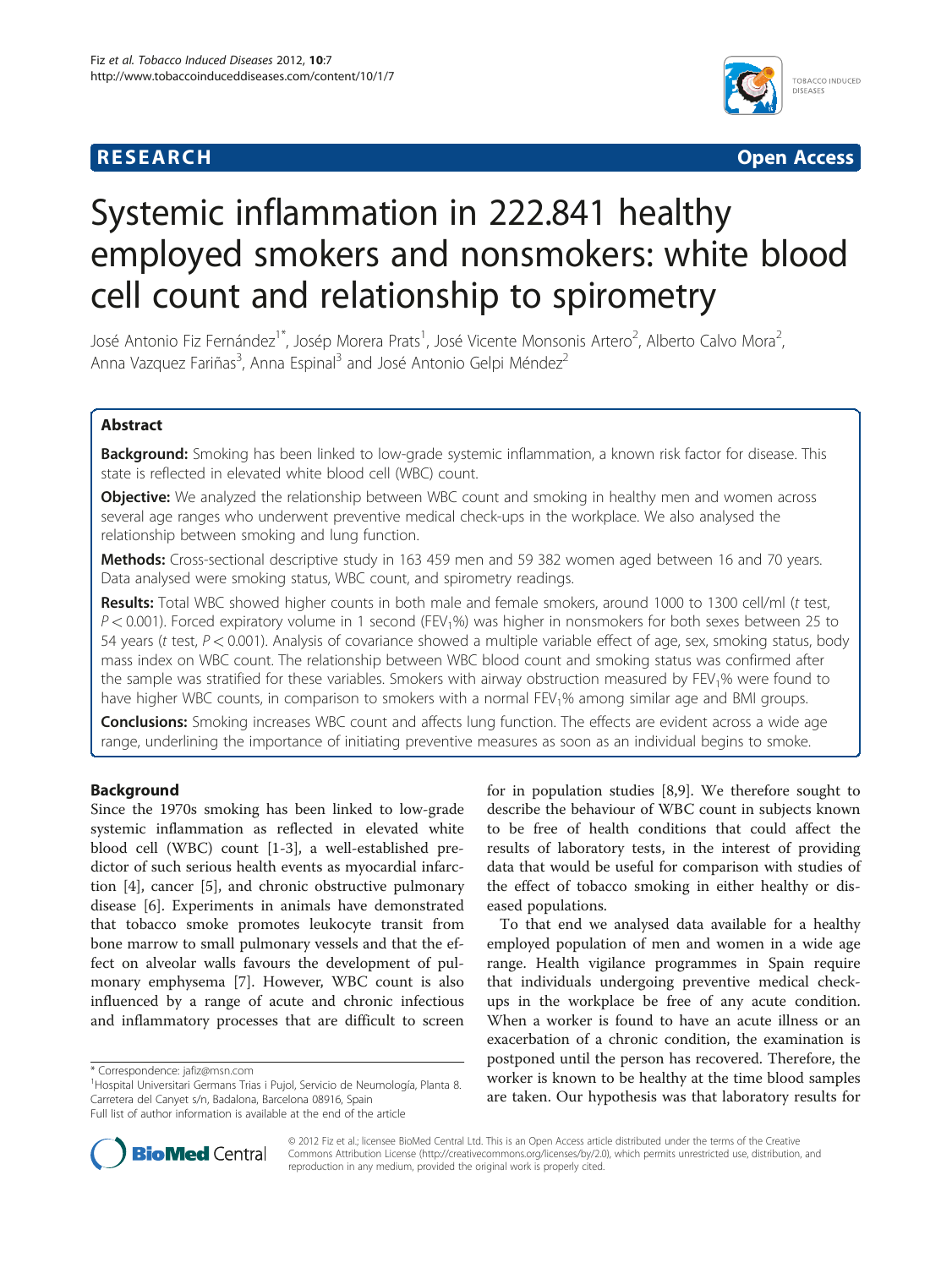|               | Male                |                      |                     | Female              |                        |                     |  |
|---------------|---------------------|----------------------|---------------------|---------------------|------------------------|---------------------|--|
|               | <b>Nonsmokers</b>   | <b>Smokers</b>       | All                 | <b>Nonsmokers</b>   | <b>Smokers</b>         | All                 |  |
|               | $(n = 78, 306)$     | $(n = 85 153)$       | $(n = 163 459)$     | $(n = 27 883)$      | $(n=31 499)$           | $(n = 59382)$       |  |
| Age (years)   | 41.7 (41.59-41.74)  | 38.29 (38.22-38.36)* | 39.91 (39.85-39.96) | 40.84 (40.71-40.96) | 36.70 (36.60-36.80)*   | 38.64 (38.56-38.73) |  |
| Weight (kg)   | 82.6 (82.48-82.67)  | 80.94 (80.95-81.04)* | 81.78 (81.66-81.79) | 64.71 (64.57-64.85) | 63.41 (63.28-63.54)*   | 64.02 (63.92-64.12) |  |
| Height (m)    | 1.735 (1.735-1.736) | 1.742 (1.741-1.742)  | 1.739 (1.738-1.739) | 1.613 (1.612-1.614) | $1.625$ (1.624-1.625)* | 1.619 (1.618-1.620) |  |
| BMI $(kq/m2)$ | 27.4 (27.36-27.41)  | 26.65 (26.62-26.68)* | 27.00 (26.98-27.02) | 24.89 (24.84-24.95) | 24.02 (23.97-24.07)    | 24.43 (24.39-24.47) |  |

<span id="page-1-0"></span>Table 1 Anthropometric values of the population of healthy workers

Values are means and 95% confidence intervals.

\* Statistically significant differences between smokers and nonsmokers (t test for independent groups,  $P < 0.05$ ).

BMI Body Mass Index.

this healthy working population would be less influenced by nonsmoking-related factors that might affect WBC count in a random population-based sample.

To confirm that smoking by itself leads to a state of sustained systemic inflammation, we conducted a crosssectional study of WBC count in healthy male and female smokers and nonsmokers across several age ranges who underwent preventive medical check-ups in the workplace, analysing the relationship between smoking and WBC count. Additionally, we sought to confirm a relationship between WBC count and declining lung function.

# Material and methods

#### Design and setting

For this cross-sectional descriptive study we gathered clinical data from the 2009 records of Ibermutuamur Society for Preventive Medicine (Sociedad de Prevención de Ibermutuamur, Madrid). In 2009, this occupational health insurer covered 518 587 workers in 29 845 companies located throughout Spain. A total of 380 353 individuals underwent a regularly scheduled health check-up as part of the insurer's vigilance programme.

# Study population

Data for 163 459 men and 59 382 women, all white, between the ages of 16 and 70 years were examined between 1 January and 31 December 2009. This population sample,

#### Table 2 BMI for healthy workers

accounting for 58.6% of the insured workers attending the preventive medical check-up that year, met all the requirements for inclusion. Thus, morning blood samples were taken from workers who had fasted for at least 12 hours and who had been told not to smoke before the check-up. Subjects were allowed to have taken any prescribed medications with water.

# Data collection and variables

An exhaustive medical history included the variables of interest for this study: smoking status (current smoker or nonsmoker), WBC count in peripheral blood (cells/ml), and spirometry readings (forced vital capacity [FVC], forced expiratory volume in 1 second  $[FEV<sub>1</sub>]$ , and the ratio of  $FEV<sub>1</sub>$  to FVC). The data belong to the health vigilance programme of the insurer, which is responsible for safe storage.

Other variables on record were anthropometric data (weight, height, body mass index [BMI] calculated as  $\text{kg/m}^2$ ). To calculate BMI weight and height were measured (SECA-711 220, Class III scale; Medizinische Waagen und Messsysteme, Hamburg, Germany) with the worker wearing light clothing and no shoes. To reduce clothing weight further, objects were removed from pockets and belts and other accessories were taken off. These measurements were taken in the morning after urination and fasting.

|             | Male                 |                     | Female               |                     |  |
|-------------|----------------------|---------------------|----------------------|---------------------|--|
| Age (years) | <b>Nonsmokers</b>    | <b>Smokers</b>      | <b>Nonsmokers</b>    | <b>Smokers</b>      |  |
|             | $(n = 78, 306)$      | $(n = 85 153)$      | $(n = 27 883)$       | $(n = 31 499)$      |  |
| $16 - 24$   | 24.85 (24.73-24.97)* | 24.23 (24.14-24.33) | 22.99 (22.79-23.20)  | 22.86 (22.70-23.02) |  |
| $25 - 34$   | 26.30 (26.24-26.35)* | 26.02 (25.97-26.07) | 23.54 (23.45-23.64)  | 23.34 (23.26-23.41) |  |
| $35 - 44$   | 27.43 (27.38-27.48)* | 27.11 (27.06-27.16) | 24.71 (24.61-24.81)* | 24.21 (24.13-24.30) |  |
| 45–54       | 28.21 (28.16-28.26)* | 27.53 (27.47-27.60) | 25.89(25.79-25.99)*  | 25.23 (25.12-25.34) |  |
| $55 - 64$   | 28.55 (28.48-28.62)* | 27.68 (27.58-27.78) | 26.90 (26.74-27.05)* | 25.83 (25.59-26.03) |  |
| >64         | 28.23 (27.83-28.62)  | 27.72 (27.02-28.42) | 26.78 (26.08-27.49)  | 24.69 (21.44-27.93) |  |

Values are means and 95% confidence intervals.

\* Statistically significant differences between smokers and nonsmokers, for both males and females (t test for independent groups, P < 0.001). BMI: Body Mass Index (kg/m<sup>2</sup>). n: Subjects number.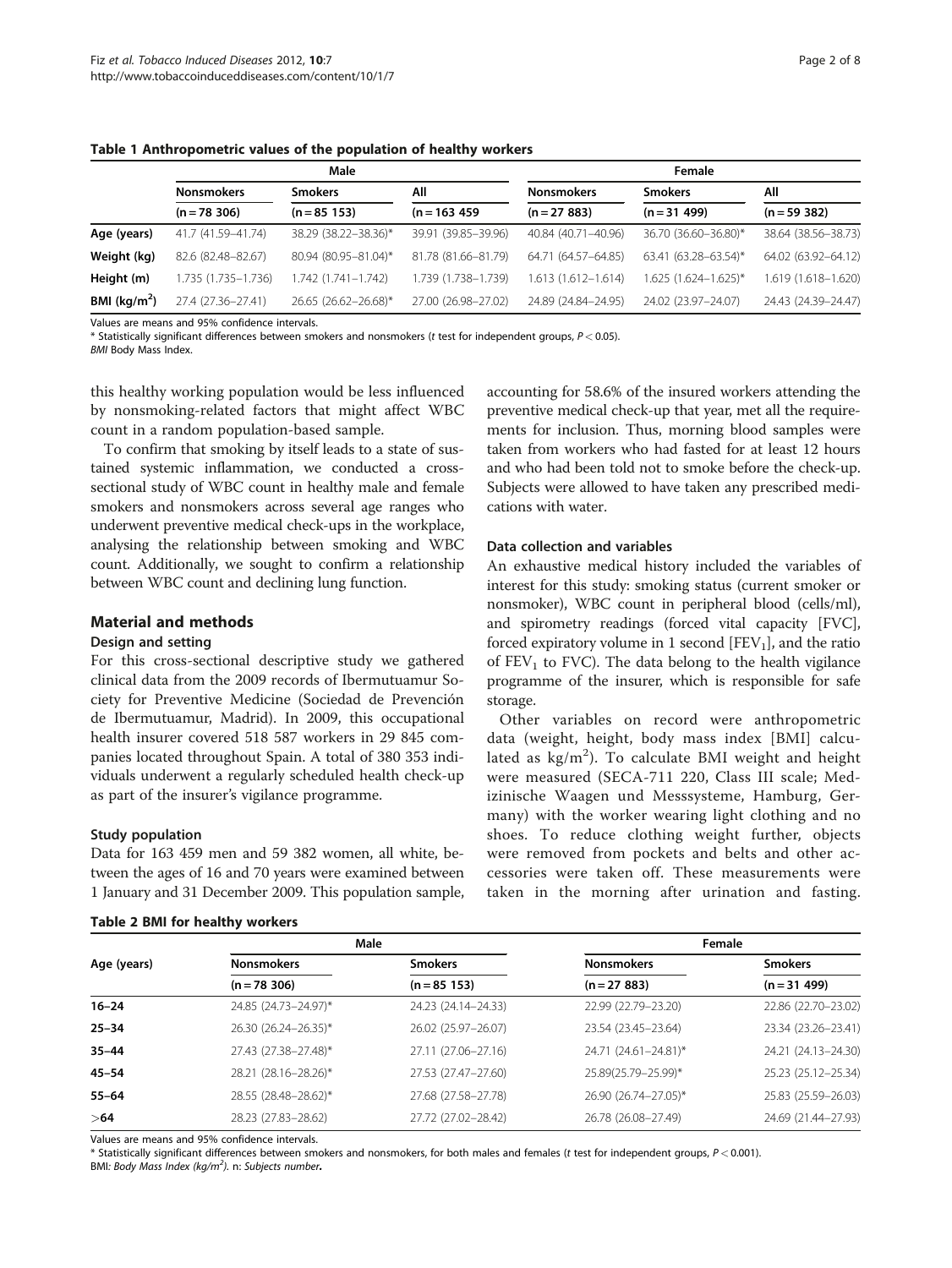|           |                   | Male             |                   | Female            |                  |                  |
|-----------|-------------------|------------------|-------------------|-------------------|------------------|------------------|
| Age       | <b>Nonsmokers</b> | <b>Smokers</b>   | All               | <b>Nonsmokers</b> | <b>Smokers</b>   | All              |
| (years)   | $(n = 78, 306)$   | $(n = 85 153)$   | $(n = 163 459)$   | $(n = 27 883)$    | $(n = 31 499)$   | $(n = 59 382)$   |
| $16 - 24$ | 6555 (6509-6601)* | 7296 (7253-7339) | 7010 (6978-7042)1 | 6771 (6681-6861)* | 7391 (7317-7466) | 7168 (7109-7226) |
| $25 - 34$ | 6456 (6434-6437)* | 7569 (7546-7592) | 7118 (7100-7135)  | 6523 (6485-6561)* | 7292 (7257-7327) | 6995 (6968-7021) |
| $35 - 44$ | 6436 (6416-6455)* | 7927 (7902-7953) | 7244 (7226-7261)  | 6368 (6333-6404)* | 7441 (7401-7480) | 6973 (6944-7001) |
| 45–54     | 6512 (6491-6532)* | 8124 (8092-8155) | 7245 (7225-7265)  | 6164 (6132-6196)* | 7421 (7372-7471) | 6699 (6670-6729) |
| $55 - 64$ | 6600 (6572-6629)* | 7914 (7864-7965) | 7076 (7048-7103)  | 5989 (5939-6040)* | 7235 (7126-7343) | 6313 (6264-6363) |
| >64       | 6518 (6358-6680)  | 7410 (7132-7688) | 6744 (6600-6888)  | 5987 (5677-6296)  | 6821 (5489-8153) | 6058 (5758-6359) |

<span id="page-2-0"></span>Table 3 White blood cell counts (cells/ml) for healthy workers

Values are means and 95% confidence intervals.

\* Statistically significant differences between smokers and nonsmokers, for both males and females (t test for independent groups, P < 0.001).

n: Subject number.

The scale was checked and calibrated periodically by an independent company (Reimedical, SL; Madrid, Spain).

For spirometry, examiners used a Spirolab II RS232 device (Medical International Research, Rome, Italy) as part of the routine check-up. To ensure quality of measurements, the equipment was inspected by the health insurer's staff and calibrated by an independent company, following

the guidelines of the Spanish Society of Pulmonology and Thoracic Surgery (SEPAR) [\[10](#page-6-0)]. The worker was encouraged by the examiner to take a deep breath and then exhale as forcefully as possible. The highest values for FVC and  $FEV<sub>1</sub>$  were recorded. The results were compared with reference values for a Spanish population, using the most recently updated tables [\[11\]](#page-6-0).



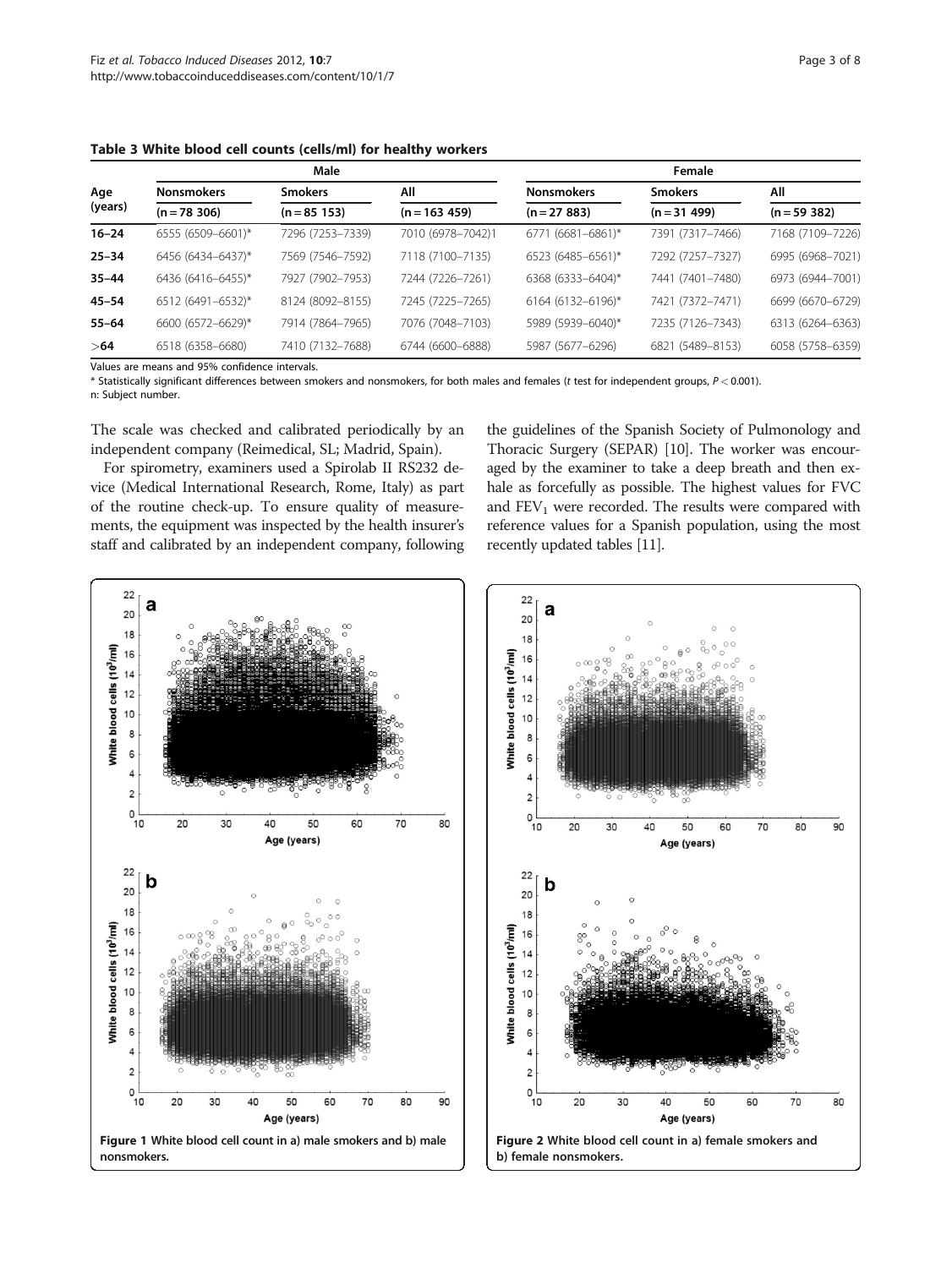All blood samples were analysed by the same laboratory (Megalab, SA, Madrid) using the same automated cell counter (Cell-Dyn Sapphire, Abbott Laboratories, Abbott Park, IL, USA).

## Statistical analysis

After verifying normality of distribution, we subjected the data set to  $t$  test analysis or variance analysis (ANOVA) to compare differences between groups, followed by analysis of covariance (ANCOVA) to find confounding variables. Medians were compared using nonparametric tests as appropriate for the variable. Smokers and nonsmokers were compared by sex and by age and BMI strata. Results of ANOVA were expressed as mean (SD) and 95% confidence interval (CI); results of ANCOVA were expressed as mean (SEM). P values less than 0.05 were considered statistically significant. Statistics were compiled and analysed with GraphPad Quick Calcs software (San Diego, CA, USA).

# Results

The characteristics of the population of 163 459 men and 59 382 women are shown in Table [1,](#page-1-0) by smoking habit. The mean (SD) age was 39.6 (10.6) years, with significant

differences between smokers and nosmokers  $(P < 0.05)$ . Among males the BMI of non smokers was statistically higher than that of smokers (by less than 1 kg/m3) among all age groups, while among females, BMI was statistically higher among non smokers (by less than 1 kg/m3) (Table [2](#page-1-0)).

Total WBC counts were higher in smokers of both sexes by around 1180 cells/ml (ANOVA,  $P < 0.001$ ; t test for independent data,  $P < 0.001$ ). ANOVA confirmed age (in six ranges) and smoking (in two categories) as independently associated with WBC count in men and women (Table [3\)](#page-2-0). Men have around 1000 cells/ml more than women. Scatterplots of the point distribution of WBC counts for the population show that higher counts were found in male and female smokers (Figures [1](#page-2-0) and [2\)](#page-2-0).

The analysis of spirometric findings by smoking status, age and sex showed that  $FEV<sub>1</sub>%$  (Forced expiratory volume in one second in percentage respect to normal values) was higher in male nonsmokers from the age of 25 years onward and in female nonsmokers in the range of ages from 25 years to 54 years (Table 4). The findings were similar for the  $FEV<sub>1</sub>/FVC$  ratio and  $FVC%$  (Forced vital capacity expressed as a percentage respect to normal values) (Table [5](#page-4-0)).

Table 4 Forced expiratory volume in 1 second (FEV<sub>1</sub> and FEV<sub>1</sub>%) in active workers

|                    | Male                   |                     |                      | Female              |  |
|--------------------|------------------------|---------------------|----------------------|---------------------|--|
| Age                | <b>Nonsmokers</b>      | <b>Smokers</b>      | <b>Nonsmokers</b>    | <b>Smokers</b>      |  |
| (years)            | $(n=78, 306)$          | $(n=85 153)$        | $(n=27883)$          | $(n=31 499)$        |  |
| $16 - 24$          |                        |                     |                      |                     |  |
| $FEV1$ (I)         | 4.245 (4.225-4.265)    | 4.219 (4.203-4.234) | 3.075 (3.050-3.100)  | 3.083 (3.065-3.101) |  |
| FEV <sub>1</sub> % | 98.5 (98.1-98.9)       | 98.3 (98.0-98.6)    | 94.3 (93.6-94.9)     | 94.6 (94.1-95.1)    |  |
| $25 - 34$          |                        |                     |                      |                     |  |
| $FEV1$ (I)         | 4.170 (4.160-4.1807)   | 4.140 (4.132-4.148) | 3.073 (3.063-3.084)  | 3.067 (3.060-3.075) |  |
| FEV <sub>1</sub> % | 100.4 (100.2-100.6)*   | 99.3 (99.1-99.5)    | 98.6 (98.3-98.9)*    | 97.8 (97.5-97.9)    |  |
| $35 - 44$          |                        |                     |                      |                     |  |
| $FEV1$ (I)         | 3.936 (3.928-3.945)    | 3.832 (3.824-3.839) | 2.918 (2.908-2.929)  | 2.861 (2.851-2.870) |  |
| FEV <sub>1</sub> % | 102.3 (102.1-102.5)*   | 99.4 (99.2-99.6)    | 102.6 (102.2-102.9)* | 100.1 (99.8-100.4)  |  |
| $45 - 54$          |                        |                     |                      |                     |  |
| $FEV1$ (I)         | 3.588 (3.580-3.596)    | 3.388 (3.379-3.397) | 2.630 (2.620-2.639)  | 2.536 (2.525-2.548) |  |
| FEV <sub>1</sub> % | 102.6 (102.3-102.8)*   | 97.0 (96.7-97.2)    | 103.9 (103.5-104.2)* | 98.7 (98.3-99.1)    |  |
| $55 - 64$          |                        |                     |                      |                     |  |
| $FEV_1$ (I)        | $3.142$ (3.131-3.153)* | 2.917 (2.901-2.932) | 2.305 (2.290-2.320)  | 2.219 (2.186-2.239) |  |
| FEV <sub>1</sub> % | 100.8 (100.4-101.1)    | 93.5 (93.0-93.9)    | 103.6 (103.0-104.2)  | 98.6 (97.5-99.8)    |  |
| $>\,64$            |                        |                     |                      |                     |  |
| $FEV1$ (I)         | 2.887 (2.825-2.949)    | 2.576 (2.475-2.677) | 2.051 (1.955-2.14)   | 1.851 (1.538-2.163) |  |
| FEV <sub>1</sub> % | 98.9 (97.7-100.8)*     | 90.3 (86.8-93.7)    | 104.5 (99.9-109)     | 86.5 (79.1-93.9)    |  |

Values are means and 95% confidence intervals.

\* Statistically significant differences in FEV<sub>1</sub>% between smokers and nonsmokers for males and females (t test for independent groups,  $P < 0.001$ ).

FEV<sub>1</sub>(I): Forced expiratory volume in 1 second in liters.

FEV1%: Forced expiratory volume in one second in percentage respect to normal values.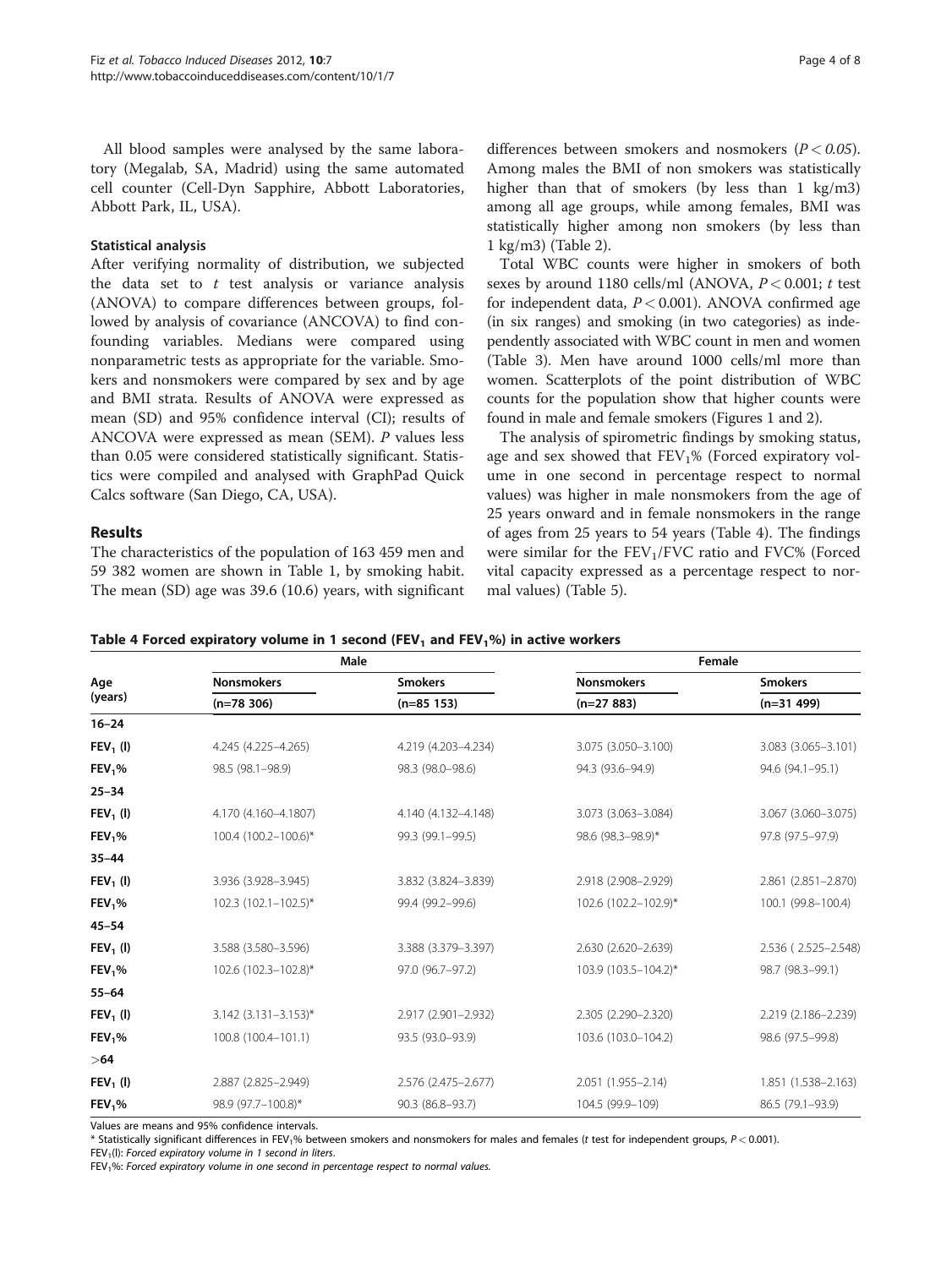|                        | <b>Males</b>          |                     | <b>Females</b>        |                     |  |  |
|------------------------|-----------------------|---------------------|-----------------------|---------------------|--|--|
| Age (years)            | Nonsmokers (n=78 306) | Smokers (n=85 153)  | Nonsmokers (n=27 883) | Smokers (n=31 499)  |  |  |
| $16 - 24$              |                       |                     |                       |                     |  |  |
| FEV <sub>1</sub> /FVC% | 86.9(86.7-87.2)*      | 86.2 (86.0-86.4)    | 88.0 (87.6-88.5)*     | 86.9 (86.7-87.3)    |  |  |
| $FVC$ (l)              | 4.907 (4.885-4.930)   | 4.920 (4.902-4.937) | 3.520 (3.481-3.538)   | 3.560 (3.539-3.581) |  |  |
| FVC%                   | 96.0 (95.6-96.4)*     | 96.9 (96.6-97.3)    | 93.4 (92.7-94.0)      | 94.8 (94.3-95.3)    |  |  |
| $25 - 34$              |                       |                     |                       |                     |  |  |
| FEV <sub>1</sub> /FVC% | 86.0 (85.9-86.1)*     | 85.3 (85.2-85.4)    | 87.2 (87.1-87.4)*     | 86.4 (86.3-86.6)    |  |  |
| FVC(I)                 | 4.873 (4.864-4.884)   | 4.875 (4.865-4.883) | 3.540 (3.527-3.553)   | 3.563 (3.553-3.573) |  |  |
| FVC%                   | 97.4 (97.7-98.0)      | 97.7 (97.6-97.9)    | 98.1 (97.8-98.4)      | 98.3 (98.0-98.5)    |  |  |
| $35 - 44$              |                       |                     |                       |                     |  |  |
| FEV <sub>1</sub> /FVC% | 85.6 (85.5-85.7)*     | 84.5 (84.4-84.6)    | 86.3 (86.1-86.5)*     | 85.1 (84.9-85.2)    |  |  |
| $FVC$ (l)              | 4.623 (4.613-4.633)   | 4.556 (4.547-4.565) | 3.399 (3.386-3.412)   | 3.378 (3.367-3.389) |  |  |
| FVC%                   | 98.8 (98.7-99.0)*     | 97.4 (97.2-97.6)    | 102.2 (101.8-102.5)   | 101.4 (101.1-101.7) |  |  |
| $45 - 54$              |                       |                     |                       |                     |  |  |
| FEV <sub>1</sub> /FVC% | 85.3 (85.2-85.4)*     | 83.2 (83.1-83.3)    | 85.9 (85.8-86.1)*     | 83.9 (83.7-84.1)    |  |  |
| FVC(1)                 | 4.224 (4.214-4.233)   | 4.088 (4.077-4.099) | 3.075 (3.063-3.087)   | 3.036 (3.022-3.049) |  |  |
| FVC%                   | 97.7 (97.5-97.9)*     | 94.9 (94.7-95.1)    | 102.8 (102.5-103.2)*  | 100.2 (99.7-100.6)  |  |  |
| $55 - 64$              |                       |                     |                       |                     |  |  |
| FEV <sub>1</sub> /FVC% | 84.2 (84.1-84.4)*     | 81.6 (81.3-81.8)    | 85.5 (85.2-85.8)*     | 83.7 (83.2-84.2)    |  |  |
| $FVC$ (l)              | 3.746 (3.733-3.759)   | 3.588 (3.570-3.605) | 2.710 (2.692-2.729)   | 2.654 (2.623-2.685) |  |  |
| FVC%                   | 95.6 (95.3-95.9)*     | 91.6 (91.2-92.0)    | 101.8 (101.2-102.5)*  | 98.9 (97.8-100.0)   |  |  |
| >64                    |                       |                     |                       |                     |  |  |
| FEV <sub>1</sub> /FVC% | 83.4 (82.5-84.3)*     | 80.2 (78.3-82.2)    | 85.8 (84.0-87.6)      | 79.4 (71.8-86.9)    |  |  |
| FVC(I)                 | 3.230 (3.112-3.350)   | 3.480 (3.405-3.554) | 2.396 (2.293-2.499)   | 2.350 (1.955-2.744) |  |  |
| FVC%                   | 88.9 (85.6-92.2)      | 92.9 (91.2-94.6)    | 101.2 (97.2-105.1)    | 86.7 (79.9-93.6)    |  |  |

## <span id="page-4-0"></span>Table 5 Forced vital capacity (FVC) and FVC% and the ratio FEV<sub>1</sub> to FVC (FEV<sub>1</sub>/FVC%) in healthy active workers

Values are means and 95% confidence intervals.

\* Statistically significant differences between smokers and nonsmokers for males and females (t test for independent groups, with P < 0.001). FVC(l):Forced vital capacity in liters.

FVC(%):Forced vital capacity expressed as a percentage respect to normal values..

 $FEV<sub>1</sub>:$  Forced volume in 1 second in liters.

FEV<sub>1</sub>/FVC%: The ratio of FEV<sub>1</sub> to FVC expressed as a percentage.

When presence of bronchial obstruction reflected by FEV1% was compared between age ranges, sexes, BMI ranges, and WBC count, we detected significant differences for male smokers between the ages of 35 and 64 years, regardless of BMI, and for female smokers with a BMI <30 between the ages of 44 and 54 years (Table [6](#page-5-0)).

ANCOVA confirmed the effect of age, sex, smoking and BMI on log (WBC) count demonstrating that the weight of the variable smoking was greater than all the other variables. In the established model for the logarithm of WBC count were included the set of covariates given by smoking, sex, BMI and age. All variables were statistically significant. About smoking, smokers have statistically higher levels of WBC than not smokers (estimated coeff = 0.176,  $SE = 0.001$ ). Abou sex, males have statistically higher levels of WBC than females (estimated coeff =  $0.022$ , SE =  $0.001$ ).

For quantitative covariates, BMI and age, the results obtained from the estimated model were: BMI-estimated  $coeff = 0.0001(SE = 0.00005)$  and age-estimated coeff =  $8.494$  (SE = 0.003).

#### **Discussion**

This study provides clear confirmation that WBC count rises with smoking, even in a healthy, employed population. The count was higher in smokers by 1000–1300 cells/ml across a broad range of ages for both men and women and across a broader span of ages for men. Spirometric markers of lung function were also lower in healthy smokers.

The relation between smoking and WBC count has been reported previously [[4,12-15](#page-6-0)]. Zalokar and colleagues [[4](#page-6-0)], on studying more than 7000 men employed in public administration in Paris, found that a higher percentage of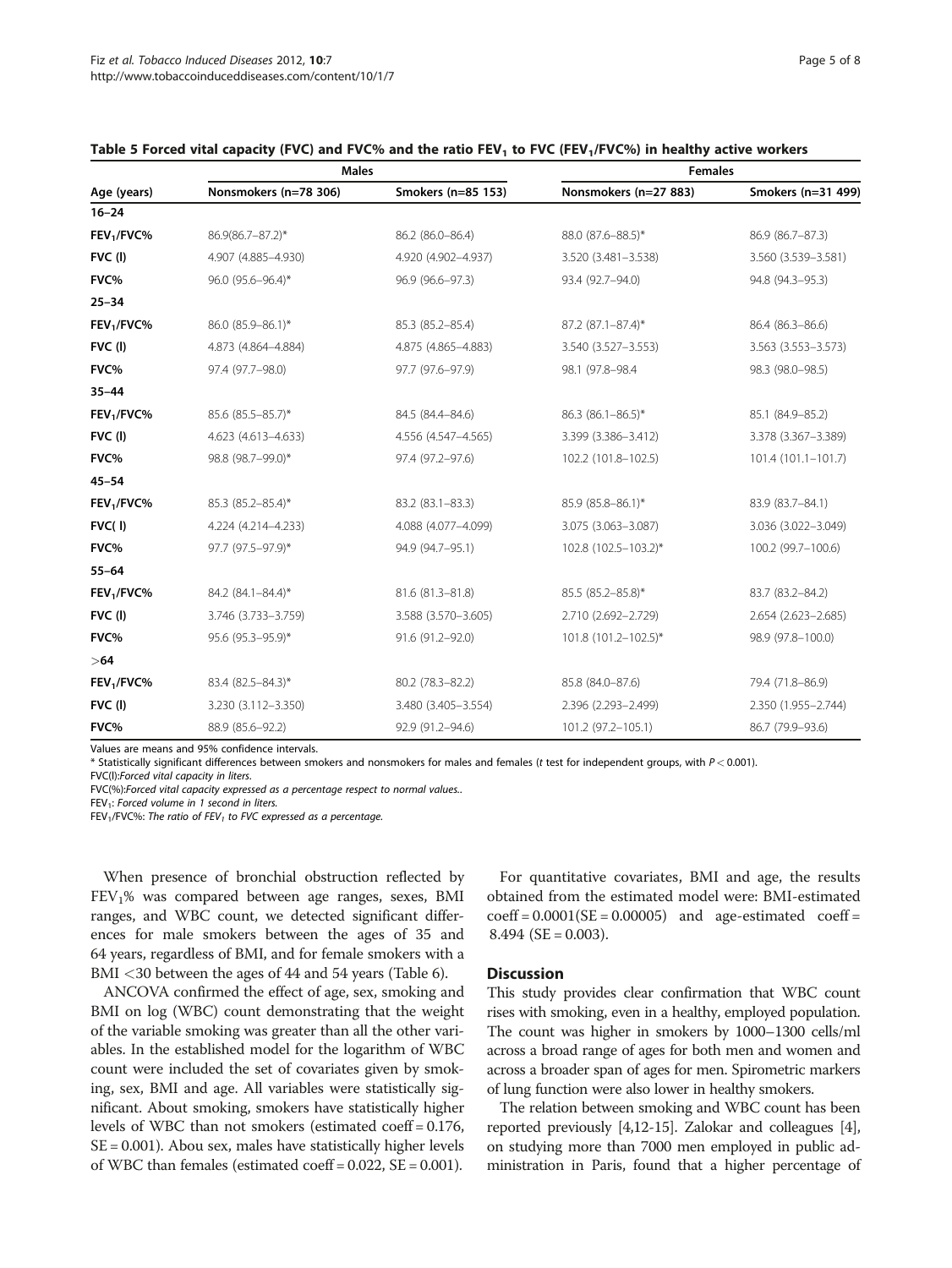|             |             | Male smokers  |              |              | <b>Female smokers</b> |              |              |
|-------------|-------------|---------------|--------------|--------------|-----------------------|--------------|--------------|
| Age (years) | $FEV_1$ (%) | $BMl \geq 30$ | 25≤ BMI <30  | BMI < 25     | $BMl \geq 30$         | 25≤ BMI <30  | BMI < 25     |
| $16 - 24$   | $\geq 80$   | 7595(1824)    | 7072(1735)   | 6895(1746)   | 8121(1978)            | 7458(1849)   | 7024(1887)   |
|             | >50 < 80    | 9102(2281)    | 7855(1992)   | 6649(1967)   | $10300(-)$            | 8764(2128)   | 7128(1780)   |
|             | $<$ 50      |               | $7400(-)$    | 7430 (395)   | $5650(-)$             |              | 7517 (4931)  |
| $25 - 34$   | $\geq 80$   | 7623(1873)    | 7136(1848)   | 6923(1852)   | 8014(1967)            | 7252(1887)   | 6821(1819)   |
|             | > 50 < 80   | 8124(1876)    | 7543(1889)   | 6988(2237)   | 7701(1810)            | 7447(1619)   | 7142(1959)   |
|             | $<$ 50      | 9615(2211)    | 7096(1596)   | 7300(2937)   | 8367(1760)            | 8050(1906)   | 7538(1922)   |
| $35 - 44$   | $\geq 80$   | 7595(1944)    | 7188(1954)   | 7083(2094)   | 7732(1999)            | 7138(1867)   | 6778(1876)   |
|             | > 50 < 80   | 8216(2208) *  | 7613(1925)   | 7768(2468) * | 7819(1723)            | 6926(1780)   | 7284(2321)   |
|             | $<$ 50      | 7965(1497)    | 7993(2102)   | 9589(3245)   | 9480(1584)            | 6250(540)    | 7772(2286)   |
| $45 - 54$   | $\geq 80$   | 7386(1859)    | 7134(1955)   | 7265(2168)   | 7108(1800)            | 6747(1785)   | 6530(1798)   |
|             | > 50 < 80   | 8240(2161) *  | 7872(2090) * | 8602(2419) * | 8042(2080)            | 7696(1724) * | 7682(1867) * |
|             | $<$ 50      | 7912(2120)    | 8269(2255)   | 8333(2508)   | 8258(1756)            | 7696(2236)   | 6831(1090)   |
| $55 - 64$   | $\geq 80$   | 7141(1732)    | 6983(1815)   | 7087(1984)   | 6646(1671)            | 6305(1551)   | 6139(1616)   |
|             | > 50 < 80   | 8031(2150) *  | 7736(8042) * | 7720(1853) * | 6607(1505)            | 7462(2085)   | 6781(2393)   |
|             | $<$ 50      | 7649(1779)    | 7704(1687)   | 8291(1937)   | 5863(1244)            | 6192(1922)   | 6598(1642)   |

<span id="page-5-0"></span>Table 6 White blood cell count (cells/ml) and  $FEV<sub>1</sub>%$  in smokers

Values are means (SD).

\*Median test for white blood cell count in male and female smokers. Comparisons are between three levels of airway obstruction reflected by FEV1%. (P < 0.001) BMI: Body mass index (kg/m<sup>2</sup>).

 $FEV<sub>1</sub>(%)$ : Forced vital capacity expressed as a percentage respect to normal value.

smokers had WBC counts over 6800 cells/ml. More recently, Smith and colleagues [[12](#page-6-0)] demonstrated higher counts in a sample of 6902 male and 8405 female smokers. Elevated WBC counts play a role in processes that lead to cardiovascular diseases and increased risk of death. In one recent cohort study, mortality was higher in relation to a WBC count over 6000 cells/ml [\[13\]](#page-6-0). In an early prospective cohort study in which subjects were followed for 6.5 years, Friedman and colleagues [\[14](#page-6-0),[15\]](#page-6-0) showed that smoking was associated with higher rates of myocardial infarcts and that WBC counts were much higher in smokers.

Age is also associated with WBC count. Although it was recently claimed that this marker decreases with age [\[13](#page-6-0)], we found that older male smokers had higher WBC counts, while levels in nonsmokers remained stable (Table [3](#page-2-0)), a finding that is consistent with a widely reported dose–response effect of smoking [\[4,16-22\]](#page-6-0). The observation of a lower WBC count in smokers who quit also points to the relevance of dose on effect. Roethig and colleagues [[23](#page-6-0)] recently reported that WBC count decreased within the first three days of abstinence and that lower counts were sustained after a year of follow-up of former smokers. At five years, WBC counts approximated those of nonsmokers. In differential cell counts, elevated subpopulations of granulocytes and lymphocytes have also been observed in smokers [[12,23-25](#page-6-0)]. However, it is important to note that BMI also affects WBC count, with obesity creating a proinflammatory state characterized by increases in C reactive protein and interleukin 6 concentrations as well as in WBC count

[[26,27\]](#page-6-0). In our study, ANCOVA identified BMI as a covariant of WBC count, as smokers in higher BMI strata were found to have elevated counts regardless of sex or lung function. Within age ranges, however, male smokers who had developed airflow limitation had still higher counts.

BMI and smoking have an inverse relationship [\[28](#page-6-0)]. Recently, Kauffman et al. showed that this relationship is moderated by sedentary conduct [[29\]](#page-6-0). BMI was higher in larger sedentary compared to lower sedentary smokers. In our work, while BMI was statistically significant, this difference was not clinically significant The health benefit of being a nosmoker possibly outways by far the extra risk that less than a 1 kg/m<sup>2</sup> increase in BMI.

Finally, our study also demonstrated lower spirometric variables (FEV<sub>1</sub>% and FEV<sub>1</sub>/FVC%) in smokers and that WBC counts were more sharply elevated in smokers with evident airflow limitation. This association between the development of bronchial obstruction and the degree of systemic inflammation reflected by total WBC count is clinically significant and consistent with the findings of Gan and colleagues [[30,31\]](#page-7-0). These authors studied more than 7000 adults (>40 years of age) during a national nutritional study that collected data on several markers of inflammation, observing that counts and concentrations were high in smokers and that elevation was related to  $FEV<sub>1</sub>%$ . Such findings, like ours, indicate that the effects of smoking clearly extend beyond the well-known repercussions on the respiratory system to include low-grade systemic inflammation, a known risk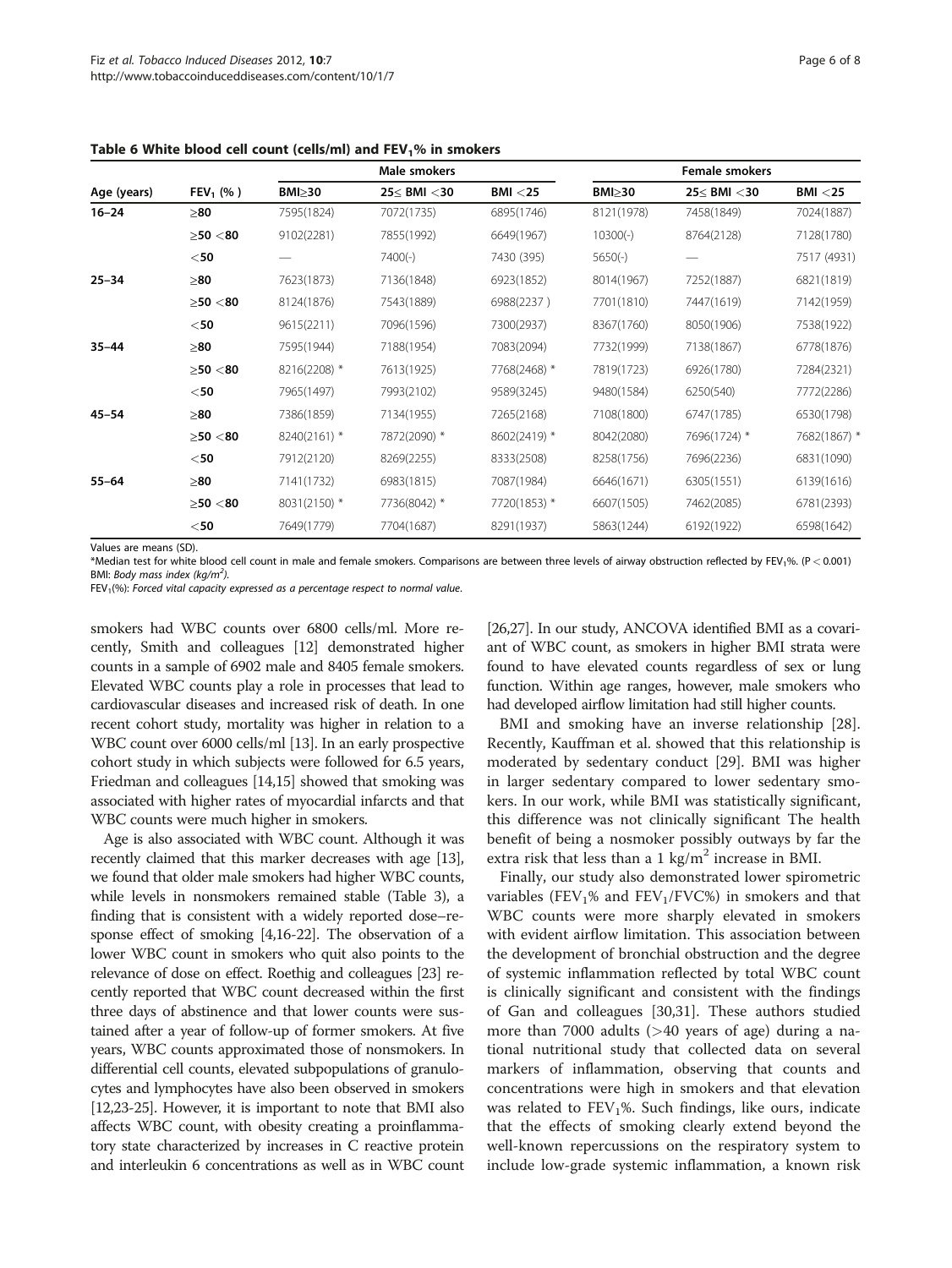<span id="page-6-0"></span>factor for health conditions that increase risk of mortality such as arterial sclerosis, heart failure, and reduced cerebral blood flow. That we found that even the young smokers in our study were affected underlines the importance of initiating preventive measures as soon as an individual acquires the smoking habit.

The study's main limitation was the unavailability of information about smoking duration and dose (packetyears), which would have given us greater understanding of the dose–response effect of smoking on WBC count. On the other hand, the study's strength resides in its large sample size and an extensive age range.

In summary, this study in a healthy population undergoing a routine workplace check-up provides direct evidence of the proinflammatory effect of smoking, specifically elevated WBC counts. The link between smoking and elevated WBC count persisted even after stratification of the sample for age, sex, and BMI, which were also independent predictors. Finally, in this healthy population we observed a close tie between the development of airflow limitation and smoking. Although this study has provided clear evidence of a proinflammatory effect of smoking that begins early in healthy smokers, the cross-sectional design does not allow us to provide incidence rates that would indicate when disease processes begin to develop.

This research has been partially supported by a grant (MTM2009-10893) from the Ministry of Education of Spain.

#### Competing interests

The authors declare that they have no competing interests.

#### Author details

<sup>1</sup> Hospital Universitari Germans Trias i Pujol, Servicio de Neumología, Planta 8. Carretera del Canyet s/n, Badalona, Barcelona 08916, Spain. <sup>2</sup>Sociedad de Prevención de Ibermutuamur, Argos 4-6, Madrid 28037, Spain. <sup>3</sup>Servei d'statística Aplicada, Universitat Autónoma de Barcelona, Bellaterra (Cerdanyola del valles) 08193, Spain.

#### Authors' contributions

JAFF, JMP, JVMA, ACM, AVF, AE, and JAGM participated in the elaboration and analysis of the data, as well as in the writing of the present manuscript. All authors have read and approved the final manuscript.

#### Received: 5 December 2011 Accepted: 29 March 2012 Published: 21 May 2012

#### References

- Yeung MC, Buncio AD: Leukocyte count, smoking, and lung function. Am J Med 1984, 76:31–37.
- Friedman GD, Siegelaub AB, Seltzer CC, Feldman R, Collen MF: Smoking habits and the leukocyte count. Arch Environ Health 1974, 29:26-137.
- 3. Tell GS, Grimm RH, Vellar OD, Theodorsen L: The relationship of white cell count, platelet count, and hematocrit to cigarette smoking in adolescents: the Oslo Youth Study. Circulation 1985, 72:971–974.
- 4. Zalokar JB, Richard JL, Claude JR, Pharm D: Leukocyte count, smoking, and myocardial infarction. N Engl J Med 1981, 304:465–468.
- Lampe JW, Stepnaniants SB, Mao M, Radich JP, Dai H, Linsley PS, Friend SH, Potter JD: Signatures of environmental exposures using peripheral leukocyte gene expression: Tobacco smoke. Cancer Epidemiol Biomarkers Prev 2004, 13:445–453.
- 6. Cosio MG, Saetta M, Agusti A: Immunologic aspects of chronic obstructive pulmonary disease. N Engl J Med 2009, 360:2445–2454.
- 7. Terashima T, Klut ME, English D, Hards J, Hogg JC, van Eeden St F: Cigarette smoking causes sequestration of polymorphonuclear leukocytes released from the bone marrow in lung microvessels. Am J Respir Cell Mol Biol 1999, 20:171–177.
- 8. Adams DH, Lloyd AR: Chemokines: leucocyte recruitment and activation cytokines. Lancet 1997, 349:490-495.
- 9. Arcavi L, Benowitz NL: Cigarette smoking and infection. Arch Intern Med 2004, 164:2206–2216.
- 10. Casan P, Burgos F, Barberá JA, Giner J: Espirometría. In Manual de procedimientos SEPAR. Sociedad Española de Neumología y Cirugía Torácica. Edited by SEPAR. Madrid: S.A de Ediciones; 2002:4–15.
- 11. Castellsagué J, Burgos F, Sunyer J, Barberà JA, Roca J, for the Barcelona Collaborative Group on Reference: Values for Pulmonary Function testing and the Spanish Group of the European Community Respiratory health Survey. Respir Med 1998, 92:401–407.
- 12. Smith MR, Kinmonth AL, Lubel RN, Bingham S, Day NE, Wareham NJ, Welch A, Khaw KT: Smoking status and differential white cell count in men and women in the EPIC-Norfolk population. Atherosclerosis 2003, 169:331-337.
- 13. Ruggiero C, Metter EJ, Cherubini A, Maggio M, Sen R, Najjar SS, Windham GB, Ble A, Senin U, Ferrucci L: White blood cell count and mortality in the Baltimore longitudinal study of aging. J Am Coll Cardiol 2007, 49:1842–1850.
- 14. Friedman GD, Klatsky AL, Siegelaub AB: The leukocyte count as a predictor of myocardial infarction. N Engl J Med 1974, 290:1275–1278.
- 15. Friedman GD, Siegelaub AB, Seltzer CC, Feldman R, Collen MF: Smoking habits and the leukocyte count. Arch Environ Health 1973, 26:137-143.
- 16. Roethig HJ, Feng S, Liang Q, Liu J, Rees WA, Zedler BK: A 12-month, randomized, controlled study to evaluate exposure and cardiovascular risk factors in adult smokers switching from conventional cigarettes to a second generation electrically heated cigarette smoking system. J Clin Pharmacol 2008, 48:580–591.
- 17. Phillips AN, Neaton JD, Cook DG, Grimm RH, Shaper AG: Leukocyte count and risk of major coronary heart disease events. Am J Epidemiol 1992, 136:376–380.
- 18. Schwartz J, Weiss ST: Host and environmental factors influencing the peripheral blood leukocyte count. Am J Epidemiol 1991, 134:1402–1409.
- 19. Nieto FJ, Szklo M, Folsom AR, Rock R, Mercuri M: Leukocyte count correlates in midle-aged adults: the atherosclerosis risk in communities (ARIC) study. Am J Epidemiol 1992, 136:525–537.
- Yarnell JW, Sweetnam PM, Rogers S, Elwood PC, Bainton D, Baker IA, et al: Some long term effects of smoking on the haemostatic system: a report from the Caerphilly and Speedwell collaborative surveys. J Clin Pathol 1987, 40:909–913.
- 21. Hansen LK, Grimm RH, Neaton JD: The relationship of white blood cell count to other cardiovascular risk factors. Int J Epidemiol 1990, 19:881-888.
- 22. Petitti DB, Kipp H: The leukocyte count: associations with intensity of smoking and persistence of effect after quitting. Am J Epidemiol 1986, 123:89-95.
- 23. Roethig AJ, Koval T, Muhammad-Kah R, Jin Y, Mendes P, Unverdorben M: Short term effects of reduced exposure to cigarette smoke on white blood cells, platelets and red blood cells in adult cigarette smokers. Regul Toxicol Pharmacol 2010, 57:333–337.
- 24. Al-Awadhi AM, Alfadhli SM, Mustafa NY, Sharma PN: Effects of cigarette smoking on hematological parameters and von Willebrand factor functional activity levels in asymptomatic male and female Arab smokers. Med Princ Pract 2008, 17:149–153.
- 25. Tanigawa H, Iso K, Yamagishi I, Muraki N, Kawamura A, Nakata S, Sakurai T, Ohira T, Shimamoto T: Association of lymphocyte sub-populations with clustered features of metabolic syndrome in middle-aged Japanese men. Atherosclerosis 2004, 173:295–300.
- Bastard JP, Maachi M, Lagathu C, et al: Recent advances in the relationship between obesity, inflammation, and insulin resistance. Eur Cytokine Netw 2006, 17:4–12.
- 27. Huang Z-S, Chien KL, Yang CY, Tsai KS, Wang CH: Peripheral differential leukocyte counts in humans vary with hyperlipidemia, smoking and body mass index. Lipids 2001, 36:237–245.
- 28. Albanes D, Jones YD, Micozzi MS, Mattson MF: Associations between smoking and body weight in the US population: analysis of NHANES II. Am J Public Health 1987, 77:439–444.
- 29. Kauffman A, Augustson EM, Patrick H: Unraveling the relationship between smoking and weight: The role of sedentary behavior. J Obes in press.